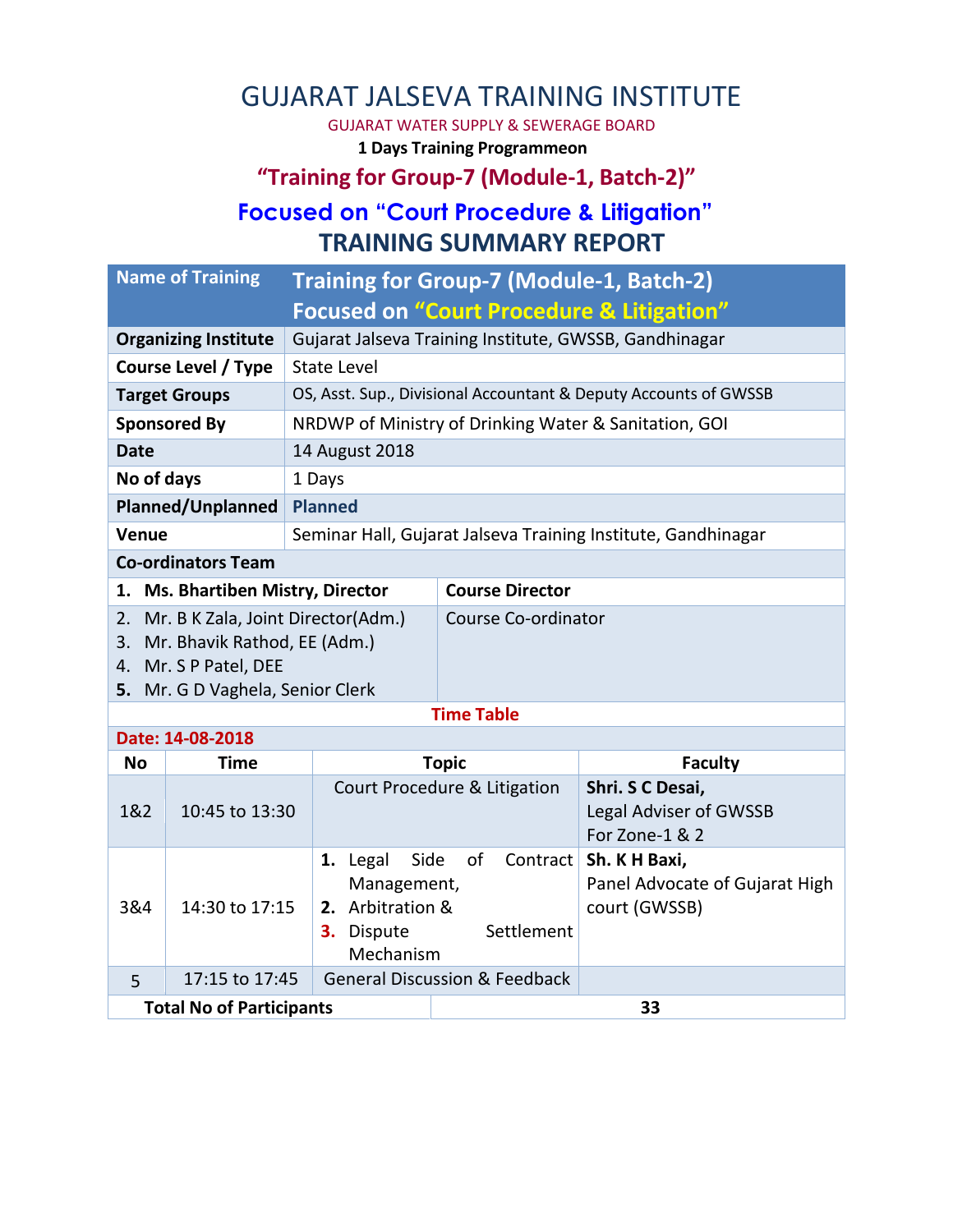# **List of Participants**

| <b>Sr</b>               | <b>CPF</b> | <b>Name of Employee</b> |                                   | <b>Designation</b> | <b>Office</b>            | <b>Place</b> |
|-------------------------|------------|-------------------------|-----------------------------------|--------------------|--------------------------|--------------|
| <b>No</b>               | <b>No</b>  |                         |                                   |                    |                          |              |
| 1                       | 1519       | Mr.                     | Ajay Chottalal Rana               | Senior Clerk (Ac)  | <b>PHW Mech Division</b> | Surat        |
| $\mathbf{2}$            | 3795       | Mr.                     | Ashok Salubhai Baranda            | Senior Clerk (Ac)  | <b>PHW Division</b>      | Lunawada     |
| 3                       | 1723       | Mr.                     | Bharat Vallabhbhai Ghelani        | Senior Clerk       | <b>PHW Mech Division</b> | Junagadh     |
| 4                       | 1646       | Mr.                     | Chandrakant Shah                  | <b>Head Clerk</b>  | PHS Mech Sub Div-1       | Dahod        |
| 5                       | 3776       | Mr.                     | Chandulal Dungaraji Solanki       | Senior Clerk (Ac)  | PH Circle                | Mehsana      |
| 6                       | 2071       | Mr.                     | Chandulal Jethabhai Solanki       | Senior Clerk (Ac)  | PHW Mech Division        | Ahmedabad    |
| $\overline{\mathbf{z}}$ | 9197       | Mr.                     | Darpesh Rajnikant Joshi           | Senior Clerk       | <b>PHW Division</b>      | Nakhtrana    |
| 8                       | 2458       | Mr.                     | Dilip Shantibhai Baraiya          | Senior Clerk       | PHS Sub Div              | <b>Botad</b> |
| 9                       | 4973       | Mrs.                    | Dipikaben Harshadkumar Joshi      | Senior Clerk       | <b>PHW Division</b>      | Gandhinagar  |
| 10                      | 8452       | Mr.                     | Harendrasinh Padamsinh<br>Parmar  | Senior Clerk       | Zone-1                   | Vadodara     |
| 11                      | 5651       | Mr.                     | Haresh Bhikhabhai<br>Mangalsikka  | Senior Clerk       | PHS Sub Div              | Sihor        |
| 12                      | 2172       | Mr.                     | Jagdish Manshankar Pathak         | Senior Clerk (Ac)  | <b>PHW Division</b>      | Bhavnagar    |
| 13                      | 1847       | Mr.                     | Jagdish Parshottambhai Tuver      | Senior Clerk (Ac)  | PH Circle                | Veraval      |
| 14                      | 2326       | Mr.                     | Jayesh Punjalal Gandhi            | Senior Clerk       | <b>PHW Division</b>      | Nadiad       |
| 15                      | 1409       | Mr.                     | Kirtikumar Natvarbhai Bhatt       | <b>Head Clerk</b>  | Zone-2                   | Gandhinagar  |
| 16                      | 13785      | Mr.                     | M N Kharadi                       | Senior Clerk       | <b>PHW Division</b>      | Porbandar    |
| 17                      | 2220       | Mr.                     | Mahendra Rajamma<br>Vidhyadhar    | Senior Clerk       | <b>PHW Mech Division</b> | Surat        |
| 18                      | 1933       | Mrs.                    | Mayuri Narendrabhai Jani          | Dy. Accountant     | HO, GWSSB                | Gandhinagar  |
| 19                      | 7488       | Mr.                     | Nareshbhai Chandulal Sohra        | Senior Clerk       | PHS Sub Div              | Talaja       |
| 20                      | 2743       | Mr.                     | Nitesh Chandrakant Oza            | Senior Clerk (Ac)  | <b>PHW Division</b>      | Bhavnagar    |
| 21                      | 2408       | Mr.                     | Punamchand Devraj Dhuva           | Senior Clerk       | PHS Sub Div              | Anjar        |
| 22                      | 4088       | Mr.                     | Pravin Meraman Kodiyatar          | Senior Clerk (Ac)  | <b>PHW Division</b>      | Porbandar    |
| 23                      | 2602       | Mr.                     | Ramanikbhai Mohanbhai<br>Kukadiya | Senior Clerk       | Zone-5                   | Junagadh     |
| 24                      | 3713       | Mr.                     | Rambhai Merubha Bhachriya         | Senior Clerk       | PHS Sub Div-2            | Rapar        |
| 25                      | 2824       | Mr.                     | Rameshbhai Prahladbhai Patel      | Senior Clerk (Ac)  | PH Mech Store Div        | Gandhinagar  |
| 26                      | 1909       | Mr.                     | Sanjay Jaysukhlal Dhruv           | Senior Clerk (Ac)  | PHW Mech Division        | Chhotaudepur |
| 27                      | 1285       | Mr.                     | Shaileshbhai Kanaiyalal Kadiya    | Asst. Sup.         | PHW Mech Division        | Mehsana      |
| 28                      | 16473      | Mrs.                    | Shilaben Tapubhai Makwana         | <b>Head Clerk</b>  | <b>PHW Division</b>      | Junagadh     |
| 29                      | 4570       | Mr.                     | Singabhai Velabhai Suvera         | Senior Clerk (Ac)  | <b>PHW Division</b>      | Modasa       |
| 30                      | 2320       | Mr.                     | Upendra Jasabhai Bharda           | Senior Clerk (Ac)  | PH Circle                | Junagadh     |
| 31                      | 1007       | Mr.                     | Vinubhai Trikambhai Vasavada      | Senior Clerk (Ac)  | <b>PHW Division</b>      | Rajpipla     |
| 32                      | 2964       | Mr.                     | Yagnesh Himatlal Pandya           | Senior Clerk       | Zone-5                   | Junagadh     |
| 33                      | 1918       | Mr.                     | Zahur F Shaikh                    | Senior Clerk (Ac)  | HO, GWSSB                | Gandhinagar  |